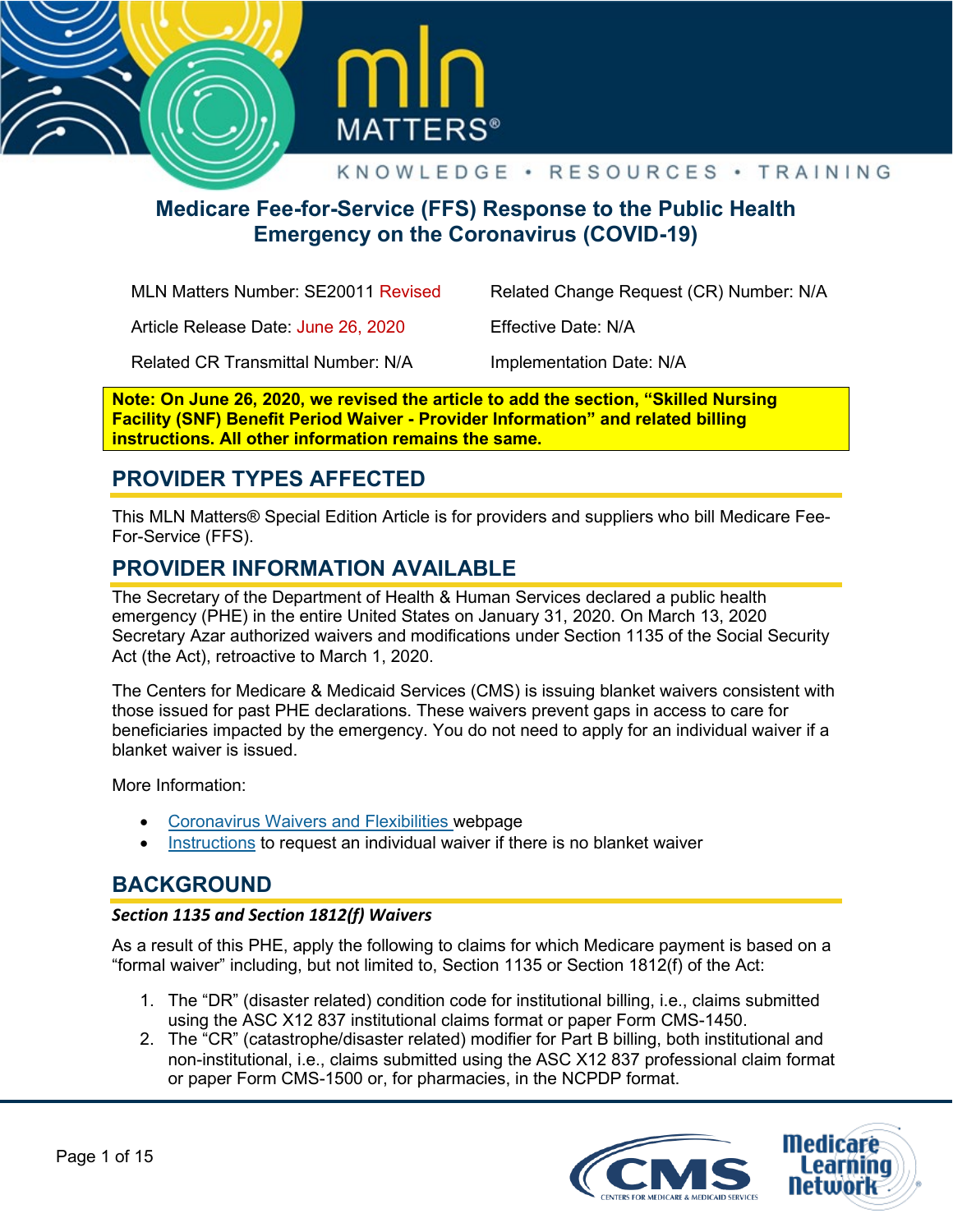### **Clarification for Using the "CR" Modifier and "DR" Condition Code**

When a PHE is declared and section 1135 authority is invoked, CMS has the authority to take proactive steps through 1135 waivers as well as, where applicable, authority granted under section 1812(f) of the Act, to approve blanket waivers of certain Social Security Act requirements. These waivers help prevent gaps in access to care for beneficiaries impacted by the emergency. In previous emergencies, CMS issued a limited number of waivers for the Medicare Fee-for-Service program. In order to allow CMS to assess the impact of prior emergencies, CMS has required the use of modifier "CR" and condition code "DR" for all services provided in a facility operating pursuant to CMS waivers that typically were in place, for limited geographical locations and durations of time.

For the COVID-19 PHE, CMS has issued many additional blanket waivers, flexibilities and modifications to existing deadlines and timetables that apply to the whole country. The full list of waivers and flexibilities can be found [here.](https://www.cms.gov/files/document/summary-covid-19-emergency-declaration-waivers.pdf) Due to the large volume and scope of these new blanket waivers and flexibilities, CMS is clarifying which require the usage of modifier "CR" or condition code "DR" when submitting claims to Medicare. The chart below identifies those blanket waivers and flexibilities for which CMS requires the use of the modifier or condition code. Submission of the modifier or condition code is not required for any waivers or flexibilities not included in this chart.

Please note that CMS will not deny claims due to the presence of the "CR" modifier or "DR" condition code for services/items related to a COVID-19 waiver that are not on this list, or for services/items that are not related to a COVID-19 waiver. There may be potential claims implications, such as claims denials, for claims that do not contain the modifier or condition code as required in the below chart. However, providers do not need to resubmit or adjust previously processed claims to conform to the requirements below, unless claims payment was affected.

| <b>Waiver/Flexibility</b>                                                                                                                             | <b>Summary</b>                                                                                                                                                                                                                             | <b>CR</b> | <b>DR</b> |
|-------------------------------------------------------------------------------------------------------------------------------------------------------|--------------------------------------------------------------------------------------------------------------------------------------------------------------------------------------------------------------------------------------------|-----------|-----------|
| Care for Excluded<br>Inpatient<br><b>Psychiatric Unit</b><br>Patients in the<br>Acute Care Unit of<br>a Hospital                                      | Allows acute care hospitals with excluded distinct part<br>inpatient psychiatric units to relocate inpatients from the<br>excluded distinct part psychiatric unit to an acute care bed<br>and unit as a result of a disaster or emergency. |           |           |
| <b>Housing Acute</b><br>Care Patients in<br>the IRF or<br>Inpatient<br>Psychiatric<br>Facility (IPF)<br><b>Excluded Distinct</b><br><b>Part Units</b> | Allows acute care hospitals to house acute care inpatients in<br>excluded distinct part units, such as excluded distinct part<br>unit IRFs or IPFs, where the distinct part unit's beds are<br>appropriate for acute care inpatients.      |           |           |

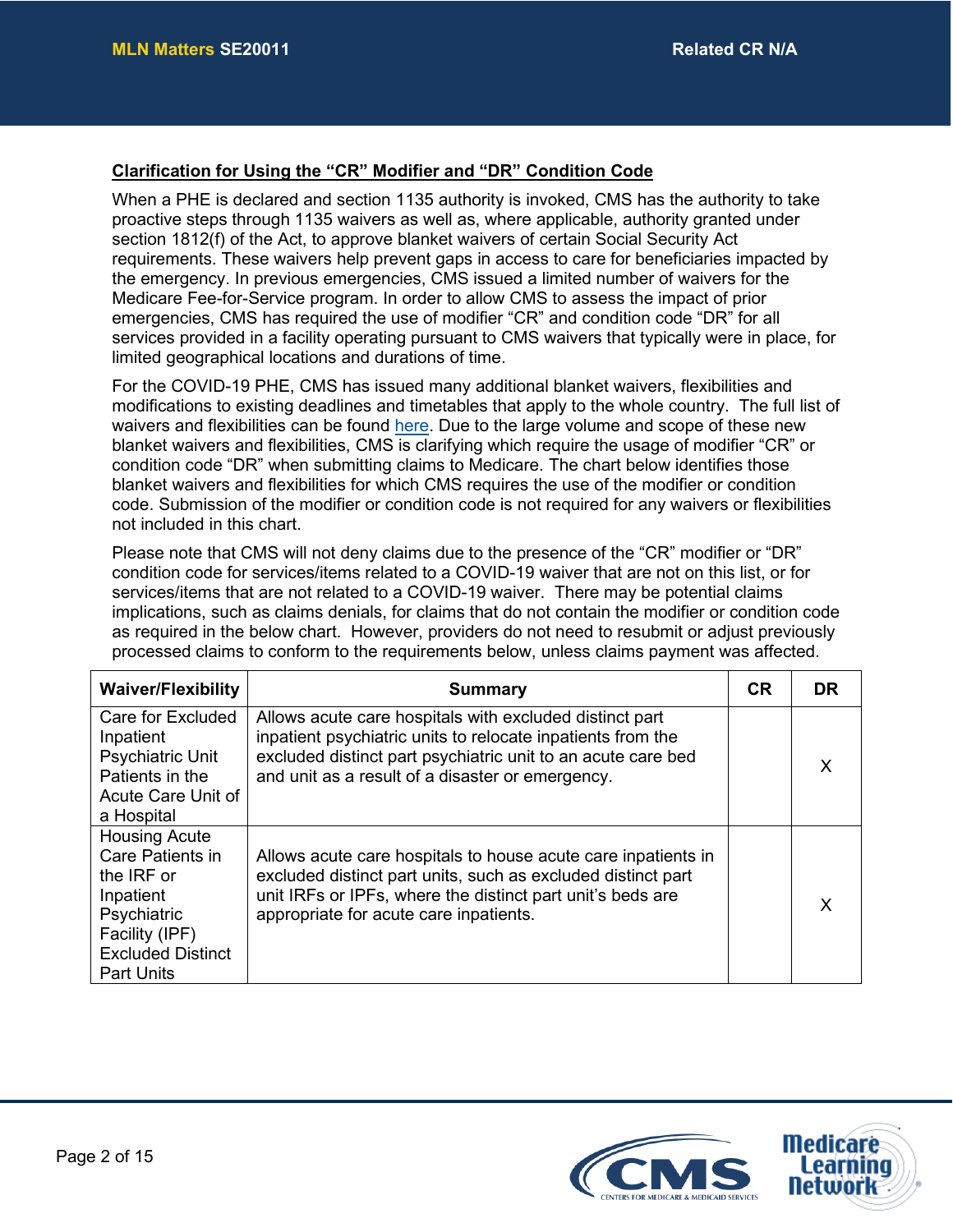| <b>Waiver/Flexibility</b>                                                                                                  | <b>Summary</b>                                                                                                                                                                                                                                                                                                                                                                                                                                                                                                                                                                                                                                                                                                                                                                                                                                             | <b>CR</b> | <b>DR</b> |
|----------------------------------------------------------------------------------------------------------------------------|------------------------------------------------------------------------------------------------------------------------------------------------------------------------------------------------------------------------------------------------------------------------------------------------------------------------------------------------------------------------------------------------------------------------------------------------------------------------------------------------------------------------------------------------------------------------------------------------------------------------------------------------------------------------------------------------------------------------------------------------------------------------------------------------------------------------------------------------------------|-----------|-----------|
| <b>Care for Excluded</b><br>Inpatient<br><b>Rehabilitation Unit</b><br>Patients in the<br>Acute Care Unit of<br>a Hospital | Allows acute care hospitals with excluded distinct part<br>inpatient rehabilitation units to relocate inpatients from the<br>excluded distinct part rehabilitation unit to an acute care bed<br>and unit as a result of this PHE.                                                                                                                                                                                                                                                                                                                                                                                                                                                                                                                                                                                                                          |           | X         |
| <b>Supporting Care</b><br>for Patients in<br>Long Term Care<br><b>Acute Hospitals</b><br>(LTCHs)                           | CMS has determined it is appropriate to issue a blanket<br>waiver to long-term care hospitals (LTCHs) where an LTCH<br>admits or discharges patients in order to meet the demands<br>of the emergency from the 25-day average length of stay<br>requirement at $\S$ 412.23(e)(2), which allows these hospitals<br>to participate in the LTCH PPS. In addition, during the<br>applicable waiver time period, CMS has determined it is<br>appropriate to issue a blanket waiver to hospitals not yet<br>classified as LTCHs, but seeking classification as an LTCH,<br>to exclude patient stays where the hospital admits or<br>discharges patients in order to meet the demands of the<br>emergency from the 25-day average length of stay<br>requirement, which must be met in order for these hospitals<br>to be eligible to participate in the LTCH PPS. |           | X         |
| <b>Care for Patients</b><br>in Extended<br>Neoplastic<br><b>Disease Care</b><br>Hospital                                   | Allows extended neoplastic disease care hospitals to exclude<br>inpatient stays where the hospital admits or discharges<br>patients in order to meet the demands of the emergency<br>from the greater than 20-day average length of stay<br>requirement, which allows these facilities to be excluded<br>from the hospital inpatient prospective payment system and<br>paid an adjusted payment for Medicare inpatient operating<br>and capital-related costs under the reasonable cost-based<br>reimbursement rules.                                                                                                                                                                                                                                                                                                                                      |           | $\sf X$   |
| <b>Skilled Nursing</b><br>Facilities (SNFs)                                                                                | Using the authority under Section 1812(f) of the Act, CMS is<br>waiving the requirement for a 3-day prior hospitalization for<br>coverage of a SNF stay, which provides temporary<br>emergency coverage of SNF services without a qualifying<br>hospital stay, for those people who experience dislocations,<br>or are otherwise affected by COVID-19. In addition, for<br>certain beneficiaries who exhausted their SNF benefits, it<br>authorizes renewed SNF coverage without first having to<br>start a new benefit period (this waiver will apply only for<br>those beneficiaries who have been delayed or prevented by<br>the emergency itself from commencing or completing the<br>process of ending their current benefit period and renewing<br>their SNF benefits that would have occurred under normal<br>circumstances).                       |           | X         |

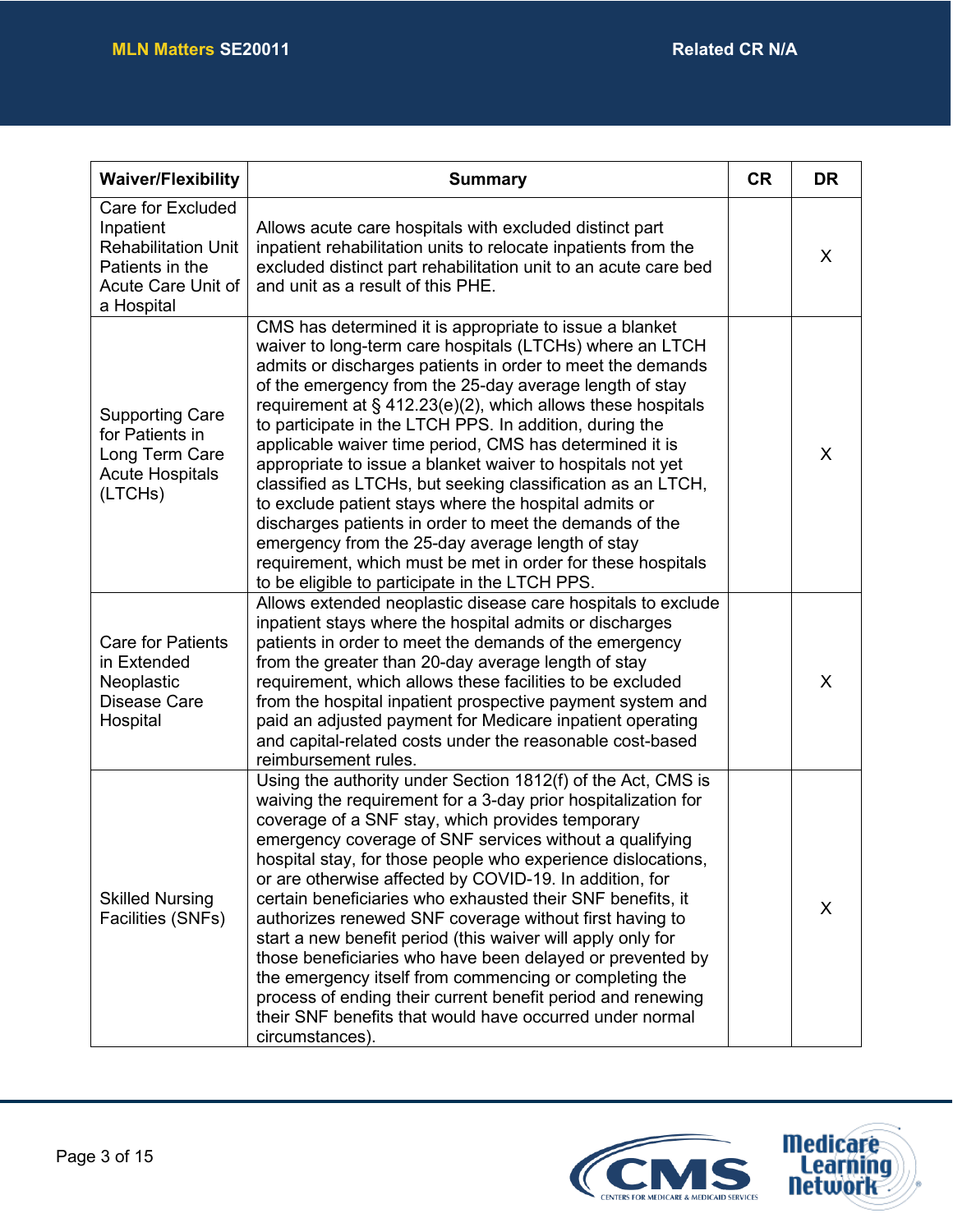| <b>Waiver/Flexibility</b>                                                                             | <b>Summary</b>                                                                                                                                                                                                                                                                                                                                                                                                                                                                                                                                                                                                                                                                                                                                                                                     | <b>CR</b> | <b>DR</b> |
|-------------------------------------------------------------------------------------------------------|----------------------------------------------------------------------------------------------------------------------------------------------------------------------------------------------------------------------------------------------------------------------------------------------------------------------------------------------------------------------------------------------------------------------------------------------------------------------------------------------------------------------------------------------------------------------------------------------------------------------------------------------------------------------------------------------------------------------------------------------------------------------------------------------------|-----------|-----------|
| <b>Durable Medical</b><br>Equipment,<br>Prosthetics,<br>Orthotics, and<br><b>Supplies</b><br>(DMEPOS) | When DMEPOS is lost, destroyed, irreparably damaged, or<br>otherwise rendered unusable, allow the DME Medicare<br>Administrative Contractors (MACs) to have the flexibility to<br>waive replacements requirements such that the face-to-face<br>requirement, a new physician's order, and new medical<br>necessity documentation are not required. Suppliers must<br>still include a narrative description on the claim explaining<br>the reason why the equipment must be replaced and are<br>reminded to maintain documentation indicating that the<br>DMEPOS was lost, destroyed, irreparably damaged, or<br>otherwise rendered unusable or unavailable as a result of the<br>emergency.                                                                                                        | X         |           |
| Modification of 60-<br>Day Limit for<br><b>Substitute Billing</b><br>Arrangements<br>(Locum Tenens)   | Modifies the 60-day limit to allow a physician or physical<br>therapist to use the same substitute for the entire time he or<br>she is unavailable to provide services during the COVID-19<br>emergency, plus an additional period of no more than 60<br>continuous days after the public health emergency expires.<br>On the 61st day after the public health emergency ends (or<br>earlier if desired), the regular physician or physical therapist<br>must use a different substitute or return to work in his or her<br>practice for at least one day in order to reset the 60-day<br>clock. Physicians and eligible physical therapists must<br>continue to use the Q5 or Q6 modifier (as applicable) and do<br>not need to begin including the CR modifier until the 61st<br>continuous day. | X         |           |
| <b>Critical Access</b><br>Hospitals                                                                   | Waives the requirements that Critical Access Hospitals limit<br>the number of inpatient beds to 25, and that the length of<br>stay, on an average annual basis, be limited to 96 hours.                                                                                                                                                                                                                                                                                                                                                                                                                                                                                                                                                                                                            |           | $\sf X$   |
| Replacement<br><b>Prescription Fills</b>                                                              | Medicare payment may be permitted for replacement<br>prescription fills (for a quantity up to the amount originally<br>dispensed) of covered Part B drugs in circumstances where<br>dispensed medication has been lost or otherwise rendered<br>unusable by damage due to the disaster or emergency.                                                                                                                                                                                                                                                                                                                                                                                                                                                                                               | X         |           |
| Hospitals<br><b>Classified as Sole</b><br>Community<br>Hospitals (SCHs)                               | Waives certain eligibility requirements for hospitals classified<br>as SCHs prior to the PHE, specifically the distance<br>requirements and the "market share" and bed requirements<br>(as applicable).                                                                                                                                                                                                                                                                                                                                                                                                                                                                                                                                                                                            |           | $\sf X$   |

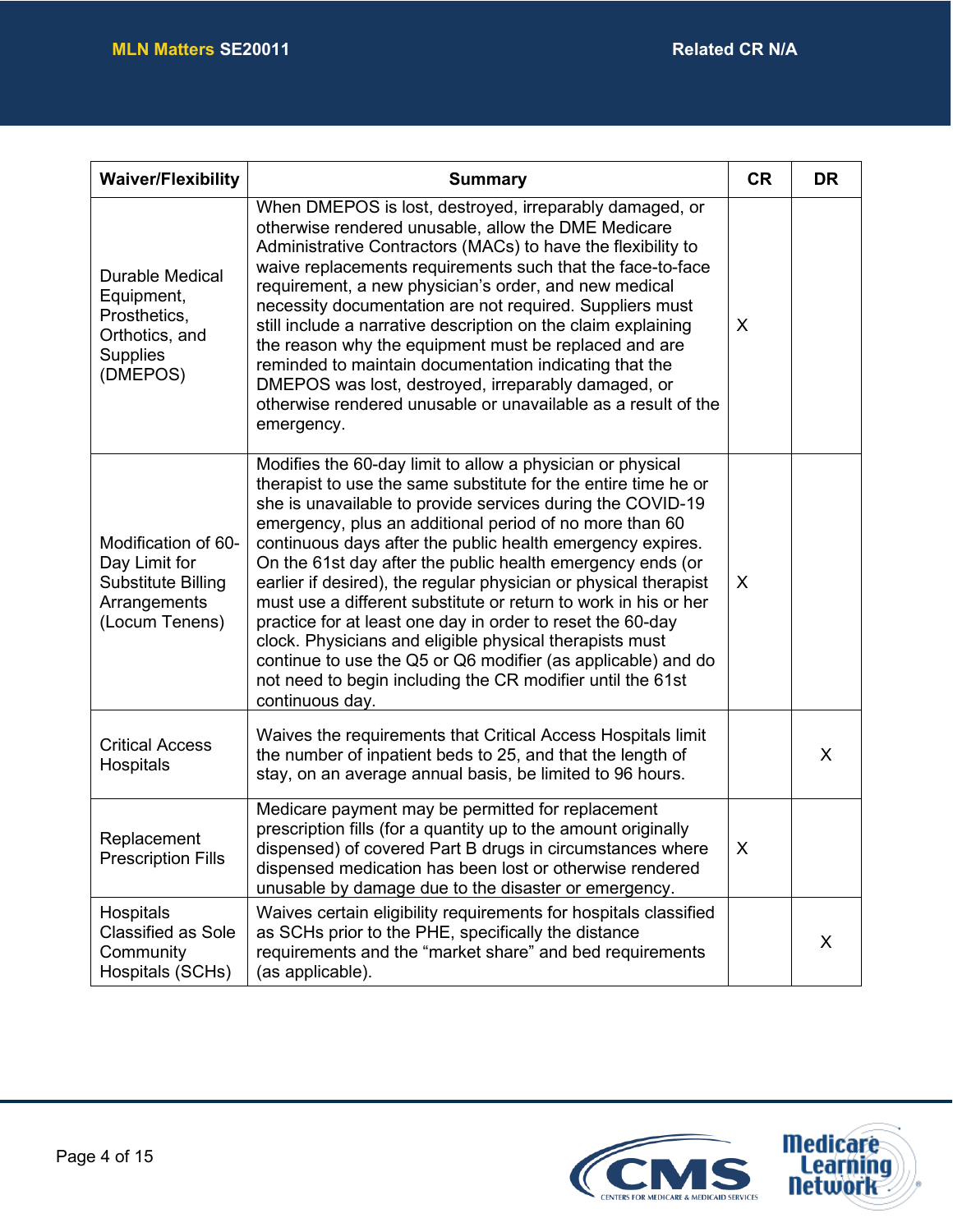| <b>Waiver/Flexibility</b>                                                                                                                                 | <b>Summary</b>                                                                                                                                                                                                                                                                                                                                                                                                                                                                                                                                                                                                                                                                                                                 | <b>CR</b> | <b>DR</b> |
|-----------------------------------------------------------------------------------------------------------------------------------------------------------|--------------------------------------------------------------------------------------------------------------------------------------------------------------------------------------------------------------------------------------------------------------------------------------------------------------------------------------------------------------------------------------------------------------------------------------------------------------------------------------------------------------------------------------------------------------------------------------------------------------------------------------------------------------------------------------------------------------------------------|-----------|-----------|
| Hospitals<br>Classified as<br>Medicare-<br>Dependent, Small<br><b>Rural Hospitals</b><br>(MDHs)                                                           | For hospitals classified as MDHs prior to the PHE, waives<br>the eligibility requirements that the hospital has 100 or fewer<br>beds during the cost reporting period and that at least 60<br>percent of the hospital's inpatient days or discharges were<br>attributable to individuals entitled to Medicare Part A benefits<br>during the specified hospital cost reporting periods.                                                                                                                                                                                                                                                                                                                                         |           | $\sf X$   |
| IRF 60 Percent<br>Rule                                                                                                                                    | Allows an IRF to exclude patients from its inpatient<br>population for purposes of calculating the applicable<br>thresholds associated with the requirements to receive<br>payment as an IRF (commonly referred to as the "60 percent<br>rule") if an IRF admits a patient solely to respond to the<br>emergency. In addition, during the applicable waiver time<br>period, we would also apply the exception to facilities not yet<br>classified as IRFs, but that are attempting to obtain<br>classification as an IRF.                                                                                                                                                                                                      |           | X         |
| Waivers of certain<br>hospital and<br>Community<br><b>Mental Health</b><br>Center (CMHC)<br>Conditions of<br>Participation and<br>provider-based<br>rules | Allows a hospital or Community Mental Health Center<br>(CMHC) to consider temporary expansion locations,<br>including the patient's home, to be a provider-based<br>department of the hospital or extension of the CMHC, which<br>allows institutional billing for certain outpatient services<br>furnished in such temporary expansion locations. If the<br>entire claim falls under the waiver, the provider would only<br>use the DR condition code. If some claim lines fall under this<br>waiver and others do not, then the provider would only<br>append the CR modifier to the particular line(s) that falls<br>under the waiver.                                                                                      | X         | $\sf X$   |
| <b>Billing Procedures</b><br>for ESRD services<br>when the patient<br>is in a SNF/NF                                                                      | In an effort to keep patients in their SNF/NF and decrease<br>their risk of being exposed to COVID-19, ESRD facilities may<br>temporarily furnish renal dialysis services to ESRD<br>beneficiaries in the SNF/NF instead of the offsite ESRD<br>facility. The in-center dialysis center should bill Medicare<br>using Condition Code 71 (Full care unit. Billing for a patient<br>who received staff-assisted dialysis services in a hospital or<br>renal dialysis facility). The in-center dialysis center should<br>also apply condition code DR to claims if all the treatments<br>billed on the claim meet this condition or modifier CR on the<br>line level to identify individual treatments meeting this<br>condition. | X         | X         |

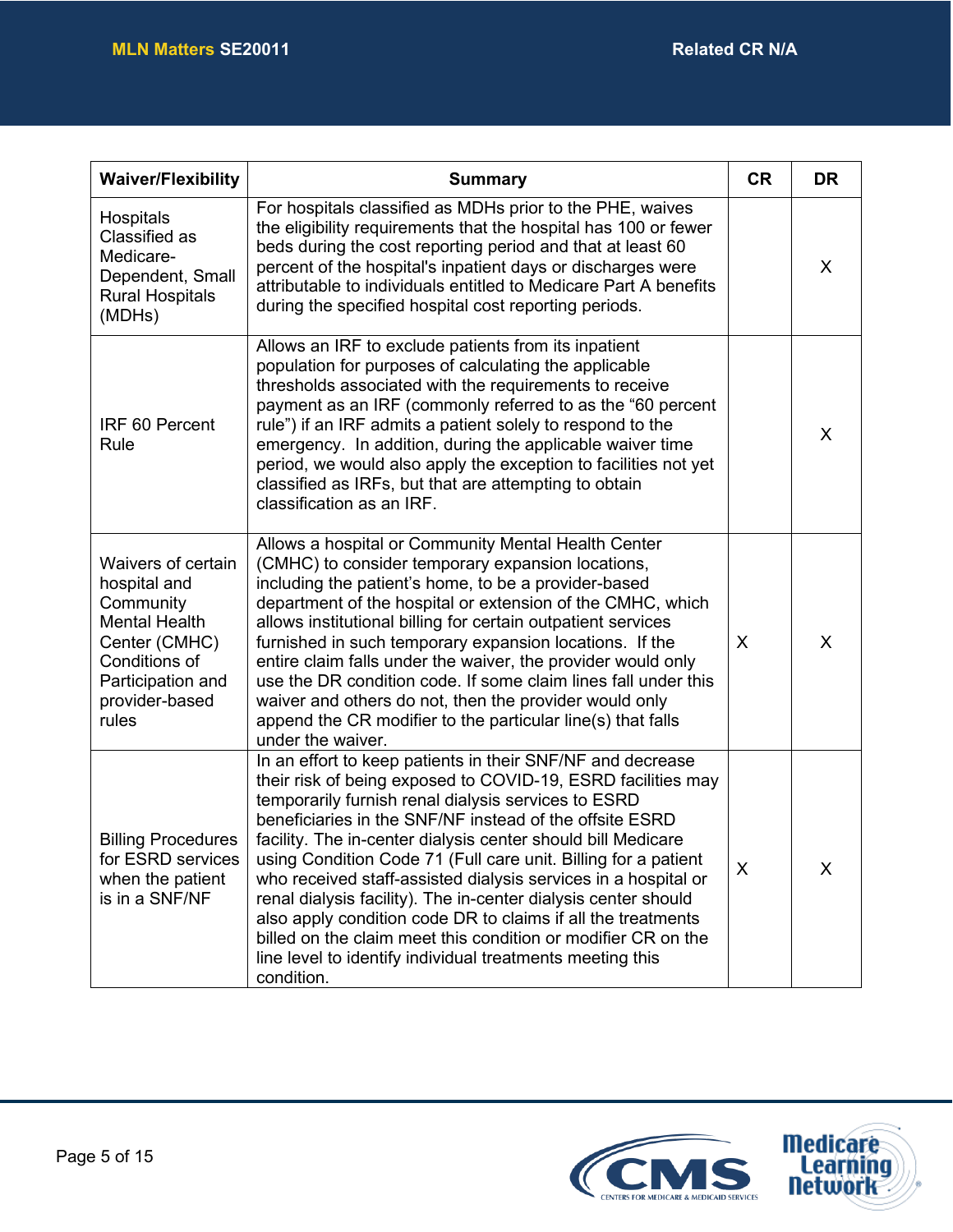| <b>Waiver/Flexibility</b>                                                                                                                                                                                                               | <b>Summary</b>                                                                                                                                                                                                                                                                                                                                                                                                                                                                            | <b>CR</b>    | <b>DR</b> |
|-----------------------------------------------------------------------------------------------------------------------------------------------------------------------------------------------------------------------------------------|-------------------------------------------------------------------------------------------------------------------------------------------------------------------------------------------------------------------------------------------------------------------------------------------------------------------------------------------------------------------------------------------------------------------------------------------------------------------------------------------|--------------|-----------|
| Clinical<br>Indications for<br>Certain<br>Respiratory,<br>Home<br>Anticoagulation<br>Management,<br><b>Infusion Pump</b><br>and Therapeutic<br>Continuous<br><b>Glucose Monitor</b><br>national and local<br>coverage<br>determinations | In the interim final rule with comment period (CMS-1744-IFC<br>and CMS-5531-IFC) CMS states that clinical indications of<br>certain national and local coverage determinations will not be<br>enforced during the COVID-19 public health emergency.<br>CMS will not enforce clinical indications for respiratory,<br>oxygen, infusion pump and continuous glucose monitor<br>national coverage determinations and local coverage<br>determinations.                                       | X            |           |
| Face-to-face and<br>In-person<br>Requirements for<br>national and local<br>coverage<br>determinations                                                                                                                                   | In the interim final rule with comment period (CMS-1744-IFC)<br>CMS states that to the extent a national or local coverage<br>determination would otherwise require a face-to-face or in-<br>person encounter for evaluations, assessments, certifications<br>or other implied face-to-face services, those requirements<br>would not apply during the COVID-19 public health<br>emergency.                                                                                               | X            |           |
| Requirement for<br><b>DMEPOS Prior</b><br>Authorization                                                                                                                                                                                 | The requirement to submit a prior authorization request for<br>certain DMEPOS items and services was paused. Suppliers<br>were given the option to voluntary continue submitting prior<br>authorization requests or to skip prior authorization and have<br>the claim reviewed through post payment review at a later<br>date. Claims that would normally require prior authorization,<br>but were submitted without going through the process should<br>be submitted with a CR modifier. | X            |           |
| Signature<br>requirements for<br>proof of delivery                                                                                                                                                                                      | The signature requirement for Part B drugs and certain<br>Durable Medical Equipment (DME) that require a proof of<br>delivery and/or a beneficiary signature was waived.<br>Providers should use a CR modifier on the claim and<br>document in the medical record the appropriate delivery date<br>and that a signature could not be obtained because of<br>COVID-19.                                                                                                                     | X            |           |
| Part B<br><b>Prescription Drug</b><br>Refills                                                                                                                                                                                           | MACs may exercise flexibilities regarding the payment of<br>Medicare Part B claims for drug quantities that exceed usual<br>supply limits, and to permit payment for larger quantities of<br>drugs, if necessary. MACs may require the use of the CR<br>modifier in these cases.                                                                                                                                                                                                          | $\mathsf{X}$ |           |

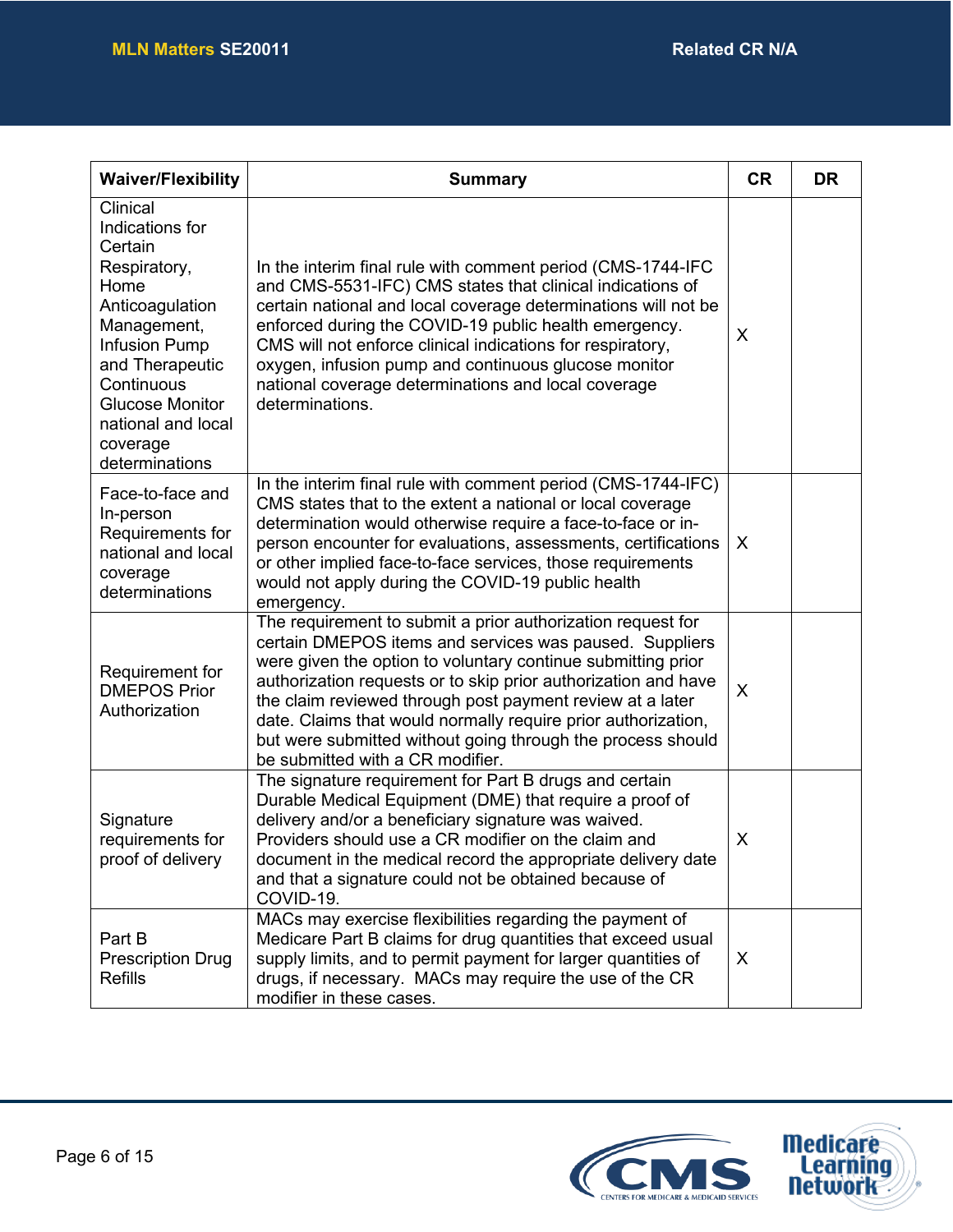Medicare FFS Questions & Answers (FAQs) available on the [Waivers and Flexibilities webpage](https://www.cms.gov/About-CMS/Agency-Information/Emergency/EPRO/Resources/Waivers-and-flexibilities.html) apply to items and services for Medicare beneficiaries in the current emergency. These FAQs are displayed in these files:

- o [COVID-19 FAQs](https://www.cms.gov/files/document/03092020-covid-19-faqs-508.pdf)
- $\circ$  FAQs that apply [without any Section 1135](https://www.cms.gov/About-CMS/Agency-Information/Emergency/Downloads/Consolidated_Medicare_FFS_Emergency_QsAs.pdf) or other formal waiver.
- $\circ$  FAQs apply only [with a Section 1135](https://www.cms.gov/About-CMS/Agency-Information/Emergency/Downloads/MedicareFFS-EmergencyQsAs1135Waiver.pdf) waiver or, when applicable, a Section 1812(f) waiver.

#### *Blanket Waivers Issued by CMS*

View the [complete list](https://www.cms.gov/files/document/summary-covid-19-emergency-declaration-waivers.pdf) of COVID-19 blanket waivers.

#### **Billing for Professional Telehealth Distant Site Services During the Public Health Emergency**

CMS is expanding this benefit on a temporary and emergency basis under the 1135 waiver authority and Coronavirus Preparedness and Response Supplemental Appropriations Act.

View a [complete list](https://www.cms.gov/Medicare/Medicare-General-Information/Telehealth/Telehealth-Codes) of services payable under the Medicare Physician Fee Schedule when furnished via telehealth.

When billing professional claims for all telehealth services with dates of services on or after March 1, 2020, and for the duration of the PHE, bill with:

- Place of Service (POS) equal to what it would have been had the service been furnished inperson
- Modifier 95, indicating that the service rendered was actually performed via telehealth

As a reminder, CMS is not requiring the CR modifier on telehealth services. However, consistent with current rules for telehealth services, there are two scenarios where modifiers are required on Medicare telehealth professional claims:

- Furnished as part of a federal telemedicine demonstration project in Alaska and Hawaii using asynchronous (store and forward) technology, use GQ modifier
- Furnished for diagnosis and treatment of an acute stroke, use G0 modifier

There are no billing changes for institutional claims; critical access hospital method II claims should continue to bill with modifier GT.

CMS released a video providing answers to common questions about the Medicare telehealth services benefit.

[Video](https://lnks.gd/l/eyJhbGciOiJIUzI1NiJ9.eyJidWxsZXRpbl9saW5rX2lkIjoxMDAsInVyaSI6ImJwMjpjbGljayIsImJ1bGxldGluX2lkIjoiMjAyMDA0MDcuMTk4NDQ0NTEiLCJ1cmwiOiJodHRwczovL3lvdXR1LmJlL2JkYjlOS3R5YnpvIn0.1LATKHCZMOBtDvc_M50gIEGs4AFmpx9TlsrgCG68VdA/br/77108031042-l)

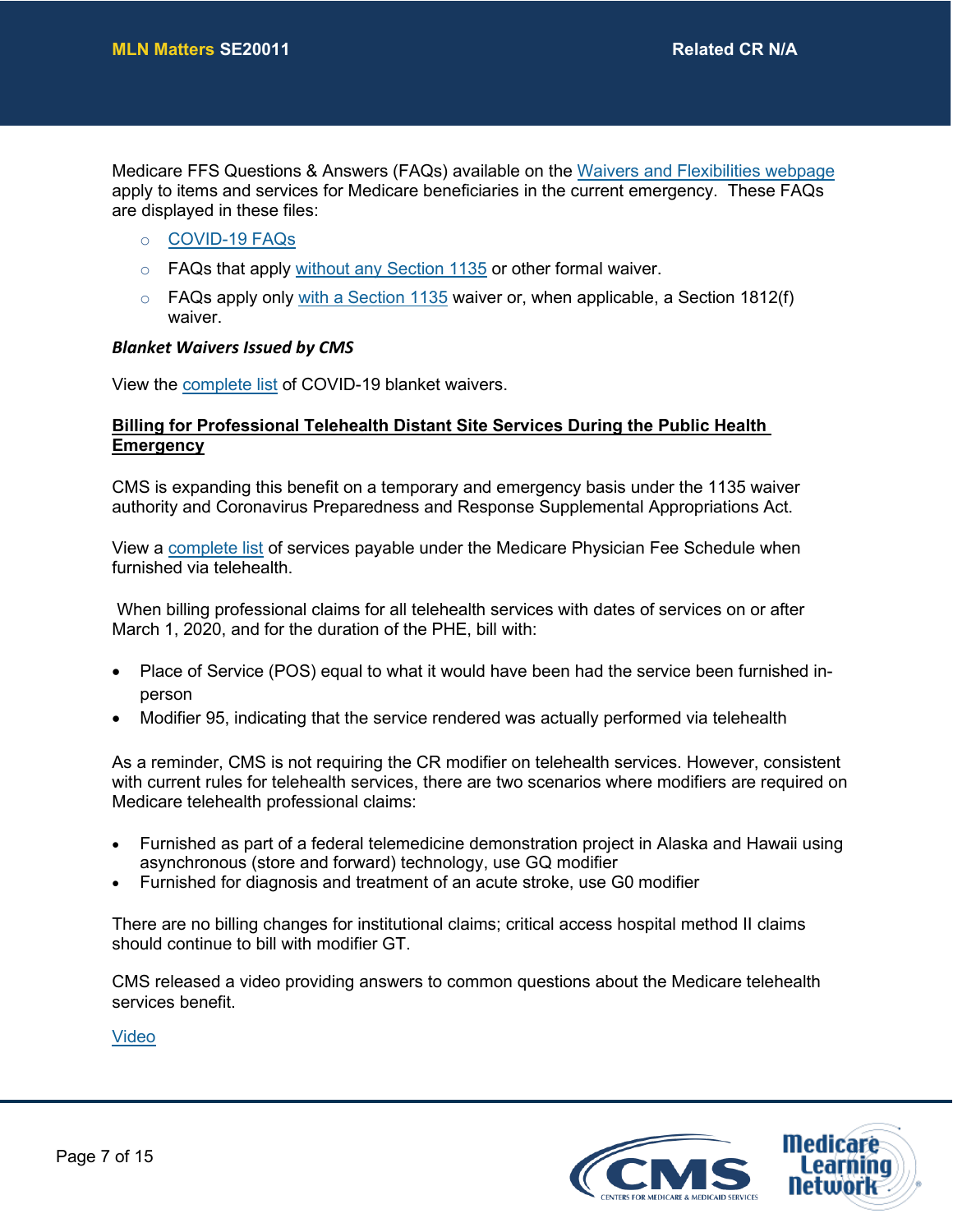#### **Families First Coronavirus Response Act Waives Coinsurance and Deductibles for Additional COVID-19 Related Services**

The Families First Coronavirus Response Act waives cost-sharing under Medicare Part B (coinsurance and deductible amounts) for Medicare patients for COVID-19 testing-related services. These services are medical visits for the HCPCS evaluation and management categories described below when an outpatient provider, physician, or other providers and suppliers that bill Medicare for Part B services orders or administers COVID-19 lab test U0001, U0002, or 87635.

Cost-sharing does not apply for COVID-19 testing-related services, which are medical visits that: are furnished between March 18, 2020 and the end of the PHE; that result in an order for or administration of a COVID-19 test; are related to furnishing or administering such a test or to the evaluation of an individual for purposes of determining the need for such a test; and are in any of the following categories of HCPCS evaluation and management codes:

- Office and other outpatient services
- Hospital observation services
- Emergency department services
- Nursing facility services
- Domiciliary, rest home, or custodial care services
- Home services
- Online digital evaluation and management services

Cost-sharing does not apply to the above medical visit services for which payment is made to:

- Hospital Outpatient Departments paid under the Outpatient Prospective Payment System
- Physicians and other professionals under the Physician Fee Schedule
- Critical Access Hospitals (CAHs)
- Rural Health Clinics (RHCs)
- Federally Qualified Health Centers (FQHCs)

Previously, CMS made available the CS modifier for the gulf oil spill in 2010; however, CMS recently repurposed the CS modifier for COVID-19 purposes. Now, for services furnished on March 18, 2020, and through the end of the PHE, outpatient providers, physicians, and other providers and suppliers that bill Medicare for Part B services under these payment systems should use the CS modifier on applicable claim lines to identify the service as subject to the cost-sharing waiver for COVID-19 testing-related services and should NOT charge Medicare patients any co-insurance and/or deductible amounts for those services.

#### **COVID-19: Expanded Use of Ambulance Origin/Destination Modifiers**

During the COVID-19 PHE, Medicare will cover a medically necessary emergency and nonemergency ground ambulance transportation from any point of origin to a destination that is equipped to treat the condition of the patient consistent with state and local Emergency Medical Services (EMS) protocols where the services will be furnished. On an interim basis, we are expanding the list of destinations that may include but are not limited to:

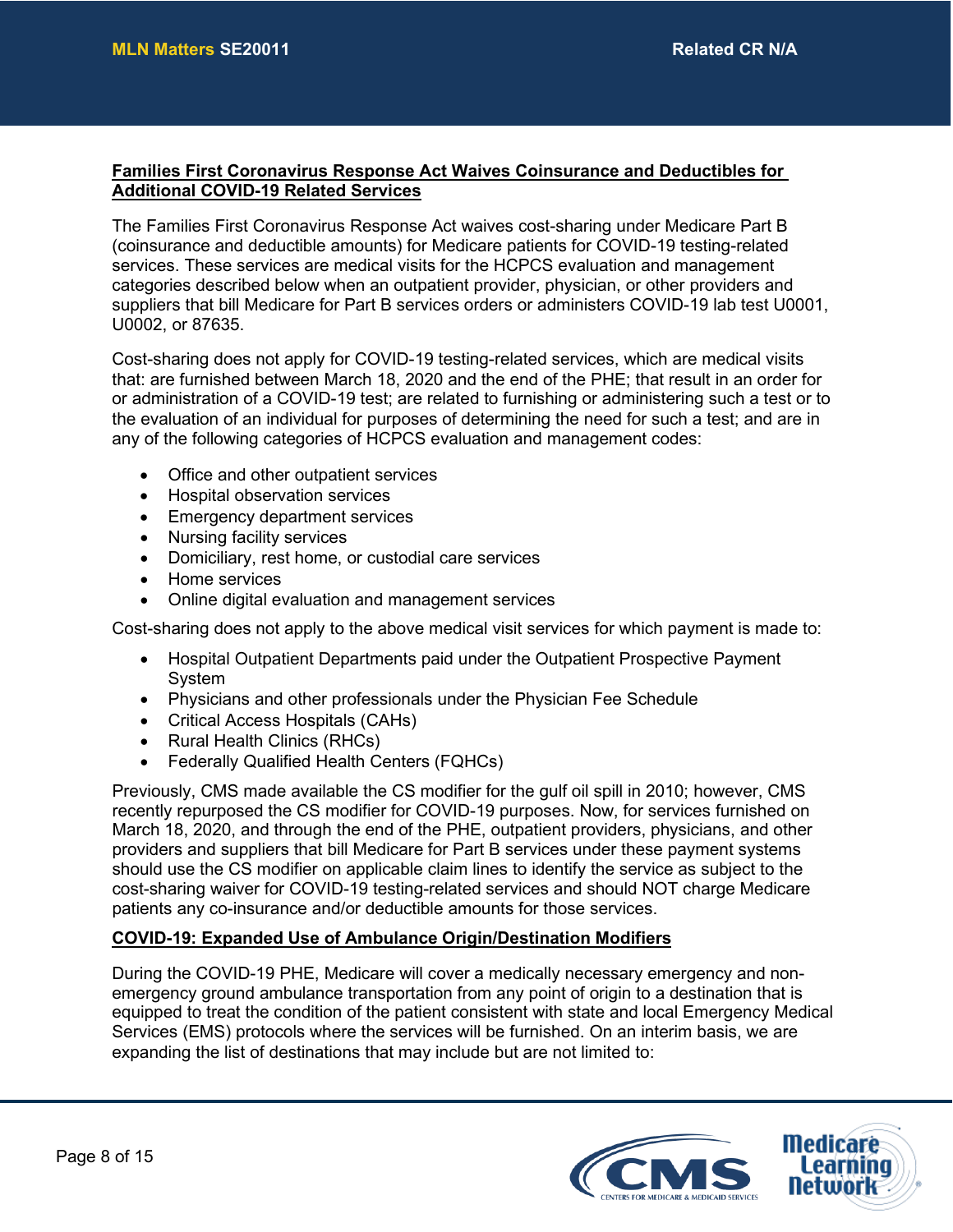- Any location that is an alternative site determined to be part of a hospital, Critical Access Hospital (CAH), or Skilled Nursing Facility (SNF)
- Community mental health centers
- Federally Qualified Health Centers (FQHCs)
- Rural health clinics (RHCs)
- Physicians' offices
- Urgent care facilities
- Ambulatory Surgery Centers (ASCs)
- Any location furnishing dialysis services outside of an End-Stage Renal Disease (ESRD) facility when an ESRD facility is not available
- Beneficiary's home

CMS expanded the descriptions for these origin and destination claim modifiers to account for the new covered locations:

- Modifier D Community mental health center, FQHC, RHC, urgent care facility, nonprovider-based ASC or freestanding emergency center, location furnishing dialysis services and not affiliated with ESRD facility
- Modifier  $E -$  Residential, domiciliary, custodial facility (other than 1819 facility) if the facility is the beneficiary's home
- Modifier H Alternative care site for hospital, including CAH, provider-based ASC, or freestanding emergency center
- Modifier N Alternative care site for SNF
- Modifier P Physician's office
- Modifier R Beneficiary's home

For the complete list of ambulance origin and destination claim modifiers see [Medicare Claims](https://www.cms.gov/Regulations-and-Guidance/Guidance/Manuals/Downloads/clm104c15.pdf)  [Processing Manual Chapter 15,](https://www.cms.gov/Regulations-and-Guidance/Guidance/Manuals/Downloads/clm104c15.pdf) Section 30 A.

#### **New Specimen Collection Codes for Laboratories Billing for COVID-19 Testing**

To identify and reimburse specimen collection for COVID-19 testing, CMS established two Level II HCPCS codes, effective with line item date of service on or after March 1, 2020:

- G2023 Specimen collection for severe acute respiratory syndrome coronavirus 2 (SARS-CoV-2) (Coronavirus disease [COVID-19]), any specimen source
- G2024 Specimen collection for severe acute respiratory syndrome coronavirus 2 (SARS-CoV-2) (Coronavirus disease [COVID-19]), from an individual in a skilled nursing facility or by a laboratory on behalf of a home health agency, any specimen source

Note that G2024 is applicable to patients in a non-covered stay in a SNF and not to those residents in Medicare-covered stays (whose bundled lab tests would be covered instead under Part A's SNF benefit at Section 1861(h) of the Act).

These codes are billable by clinical diagnostic laboratories.

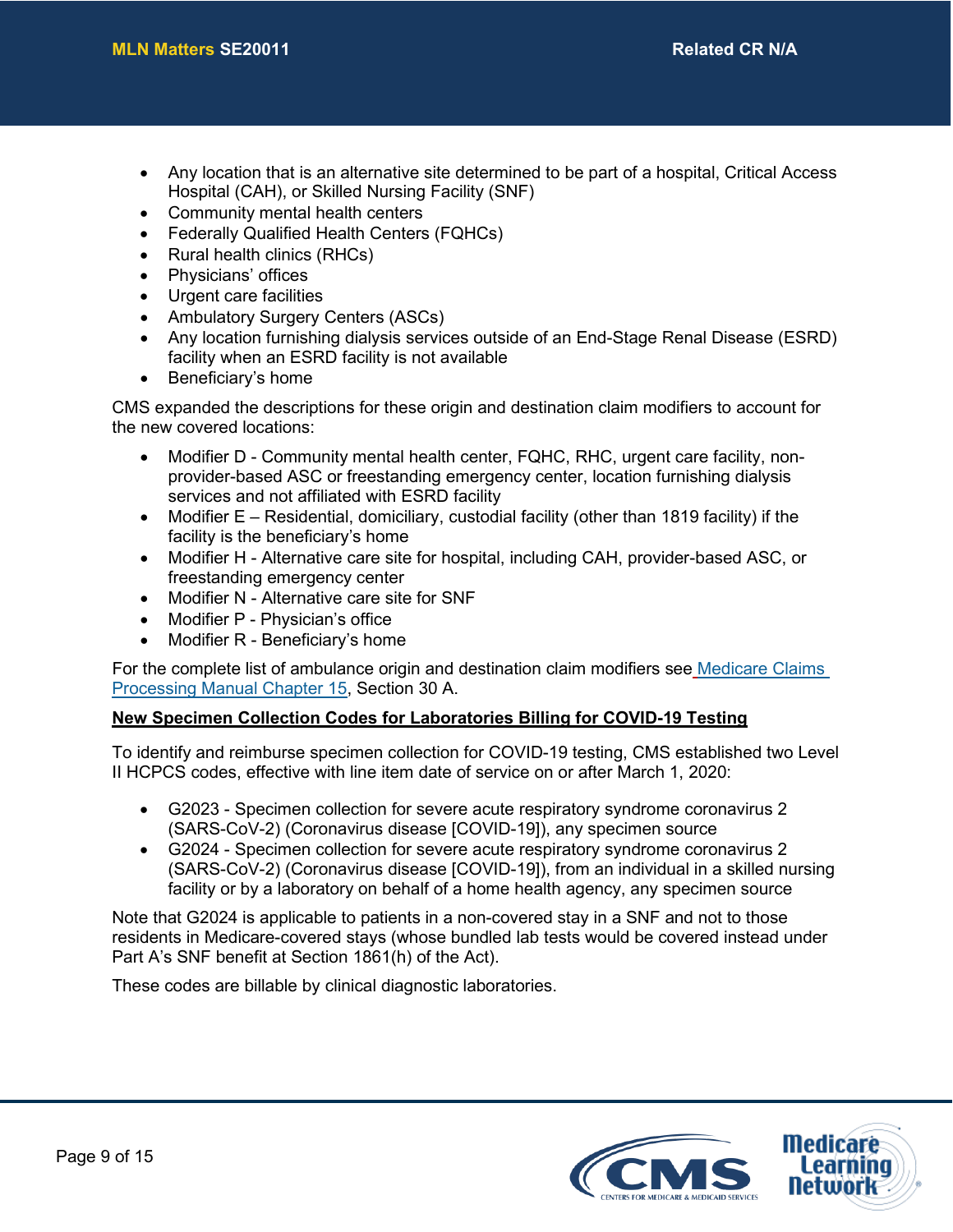#### **Medicare Coverage of COVID-19 Testing for Nursing Home Residents and Patients**

CMS instructed Medicare Administrative Contactors and notified Medicare Advantage plans to cover coronavirus disease 2019 (COVID-19) laboratory tests in nursing home residents and patients. This instruction follows the Centers for Disease Control and Prevention's (CDC) recent update of COVID-19 [testing guidelines for nursing homes](https://www.cdc.gov/coronavirus/2019-ncov/hcp/nursing-homes-testing.html) that provides recommendations for testing of nursing home residents and patients with symptoms consistent with COVID-19 as well as for asymptomatic residents and patients who have been exposed to COVID like in an outbreak. Starting on July 6, 2020, and for the duration of the public health emergency, consistent with sections listed below of CDC guidelines titled, "Interim SARS-CoV-2 Testing Guidelines for Nursing Home Residents and Healthcare Personnel," Original Medicare and Medicare Advantage plans will cover diagnostic COVID-19 lab tests and non-cover tests not considered diagnostic.

- Viral Testing of Residents for SARS-CoV-2
- Initial Viral Testing in Response to an Outbreak
- Recommended testing to determine resolution of infection with SARS-CoV-2
- Public health surveillance for SARS-CoV-2

Tests that are considered non-diagnostic are not covered.

#### **Skilled Nursing Facility (SNF) Benefit Period Waiver - Provider Information**

CMS recognizes that disruptions arising from a PHE can affect coverage under the SNF benefit:

- Prevent a beneficiary from having the 3-day inpatient qualifying hospital stay (QHS)
- Disrupt the process of ending the beneficiary's current benefit period and renewing their benefits.

Emergency waivers of QHS and benefit period requirements under §1812(f) of the Social Security Act help restore SNF coverage that beneficiaries affected by the emergency would be entitled to under normal circumstances.

Using the authority under section 1812(f) of the Social Security Act, CMS is waiving the requirement for a 3-day prior hospitalization for coverage of a SNF stay, which provides temporary emergency coverage of SNF services without a QHS, for those people who experience dislocations, or are otherwise affected by COVID-19. In addition, for certain beneficiaries who recently exhausted their SNF benefits, it authorizes renewed SNF coverage without first having to start a new benefit period (this waiver will apply only for those beneficiaries who have been delayed or prevented by the emergency itself from commencing or completing the process of ending their current benefit period and renewing their SNF benefits that would have occurred under normal circumstances).

For the QHS waiver:

• All beneficiaries qualify, regardless of whether they have SNF benefit days remaining

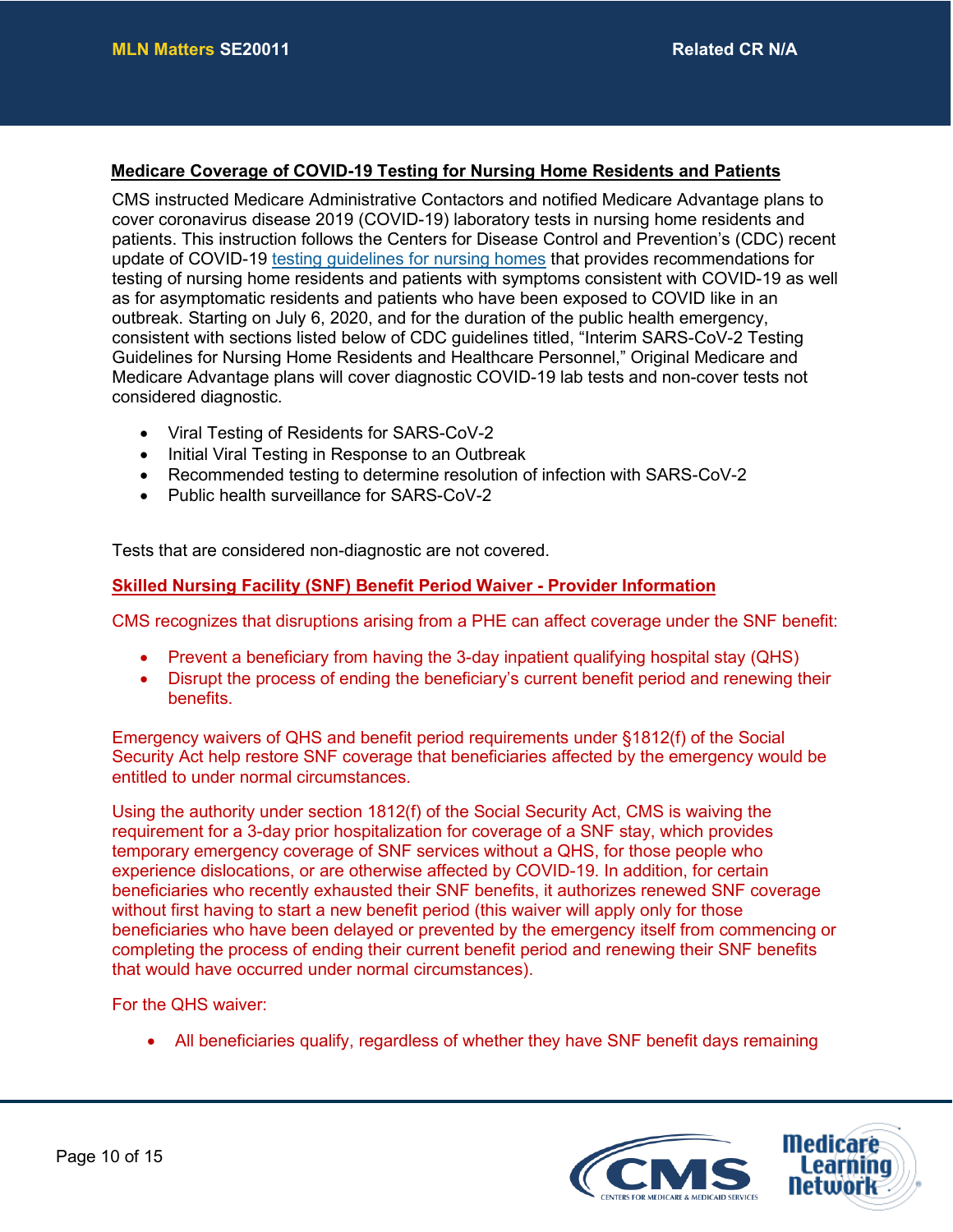• The beneficiary's status of being "affected by the emergency" exists nationwide under the current PHE. (You do **not** need to verify individual cases.)

In contrast, for the Benefit Period Waiver:

- To qualify for the benefit period waiver, it must be demonstrated that a beneficiary's continued receipt of skilled care in the SNF is in some way related to the PHE. One example would be when a beneficiary who had been receiving daily skilled therapy, then develops COVID-19 and requires a respirator and a feeding tube. We would also note that beneficiaries who do not themselves have a COVID-19 diagnosis may nevertheless be affected by the PHE. For example, when disruptions from the PHE cause delays in obtaining treatment for another condition.
- Would not apply to those beneficiaries who are receiving ongoing skilled care in the SNF that is *unrelated to the emergency* - a scenario that would have the effect of prolonging the current benefit period and precluding a benefit period renewal even under normal circumstances. For example, if the patient has a continued skilled care need (such as a feeding tube) that is unrelated to the COVID-19 emergency, then the beneficiary cannot renew his or her SNF benefits under the section 1812(f) waiver as it is this continued skilled care in the SNF rather than the emergency that is preventing the beneficiary from beginning the 60 day "wellness period."
- In making such determinations, a SNF resident's ongoing skilled care is considered to be emergency-related *unless* it is altogether unaffected by the COVID-19 emergency itself (that is, the beneficiary is receiving the very same course of treatment as if the emergency had never occurred). This determination basically involves comparing the course of treatment that the beneficiary has actually received to what would have been furnished *absent* the emergency. Unless the two are exactly the same, the provider would determine that the treatment has been affected by – and, therefore, is related to – the emergency.
- **Providers should use the above criteria in determining when to document on the claim that the patient meets the requirement for the waiver.**

In this situation, we would also ask those providers to work with their respective MACs to provide any documentation needed to establish that the COVID-19 emergency applies for the benefit period waiver under §1812(f) for each benefit period waiver claim. Additionally, we also recognize that during the COVID-19 PHE, some SNF providers may have not yet submitted the PPS assessments for the benefit period waiver. In these limited circumstances, providers may utilize the Health Insurance Prospective Payment System (HIPPS) code that was being billed when the beneficiary reached the end of their SNF benefit period.

#### **Billing Instructions**

The following guidance provides specific instructions for using the QHS and benefit period waivers, as well as how this affects claims processing and SNF patient assessments.

To bill for the QHS waiver, include the DR condition code.

To bill for the benefit period waiver:

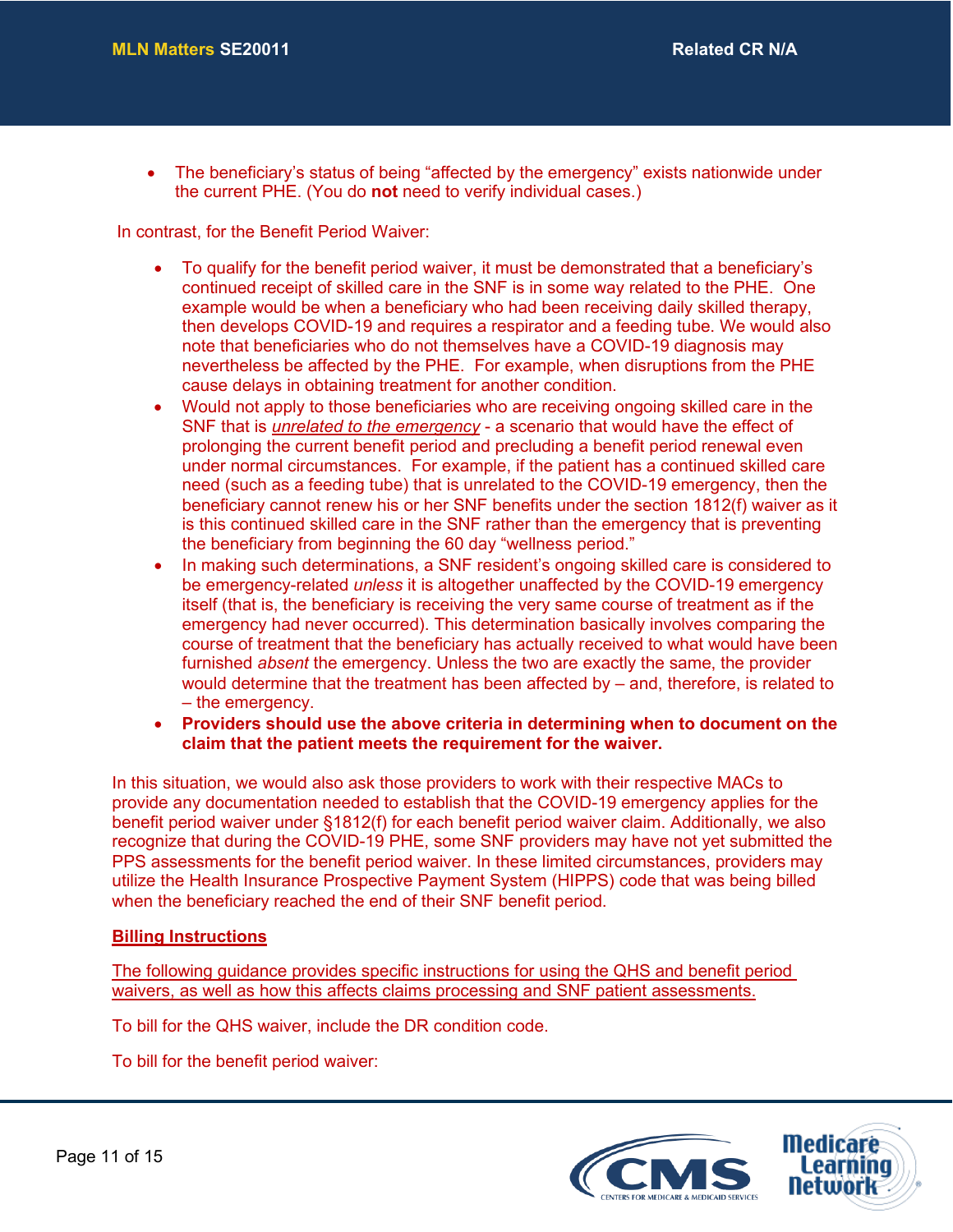- Submit a final discharge claim with patient status 01 on the last covered day.
- Admit the beneficiary the following day (Day 101) to start the benefit waiver period.
- Non-Prospective Payment System (PPS) Critical Access Hospitals that provide SNFlevel swing bed services do not have to comply with the discharge and readmission requirements, but all other actions apply

For admission under the benefit period waiver:

- Complete a 5-day PPS Assessment. (The interrupted stay policy does not apply.)
- Follow all SNF Patient Driven Payment Model (PDPM) assessment rules.
- Include the HIPPS code derived from the new 5-day assessment on the claim.
- The variable per diem schedule begins from Day 1.

For SNF benefit period waiver claims, include the following:

- Condition code DR identifies the claims as related to the PHE
- Condition code 57 (readmission) this will bypass edits related to the 3-day stay being within 30 days
- COVID100 in the remarks this identifies the claim as a benefit period waiver request.

If you previously submitted a claim for a benefit period waiver that rejected for exhausted benefits, take either of the following actions:

- 1. If you billed the discharge and readmission correctly:
	- Cancel the rejected claim to remove it from claims history. DO NOT submit an adjustment to the rejected claim.
	- Once the cancel has finalized, resubmit the initial claim.
	- If you submit a claim without COVID100 in the remarks, we cannot process it for an additional 100 benefit days.
- 2. If you did not previously bill for a discharge on the last covered day to start a new admission with the benefit period waiver days:
	- Cancel the paid claim that includes the last covered coinsurance benefit day.
	- Once the cancel is processed, resubmit as a final bill with patient status equal to 01.
	- Cancel the initial benefit period waiver claim that rejected for exhausted benefits. You can submit this concurrently with the cancel of the paid claim.
	- Once the rejected claim is cancelled, submit an initial bill for the benefit period waiver following the same instructions as #1 above.

Please note, as previously stated, ongoing skilled care in the SNF that is **unrelated** to the PHE does not qualify for the benefit period waiver. You must determine if the waiver applies in accordance with the criteria set forth above. If so:

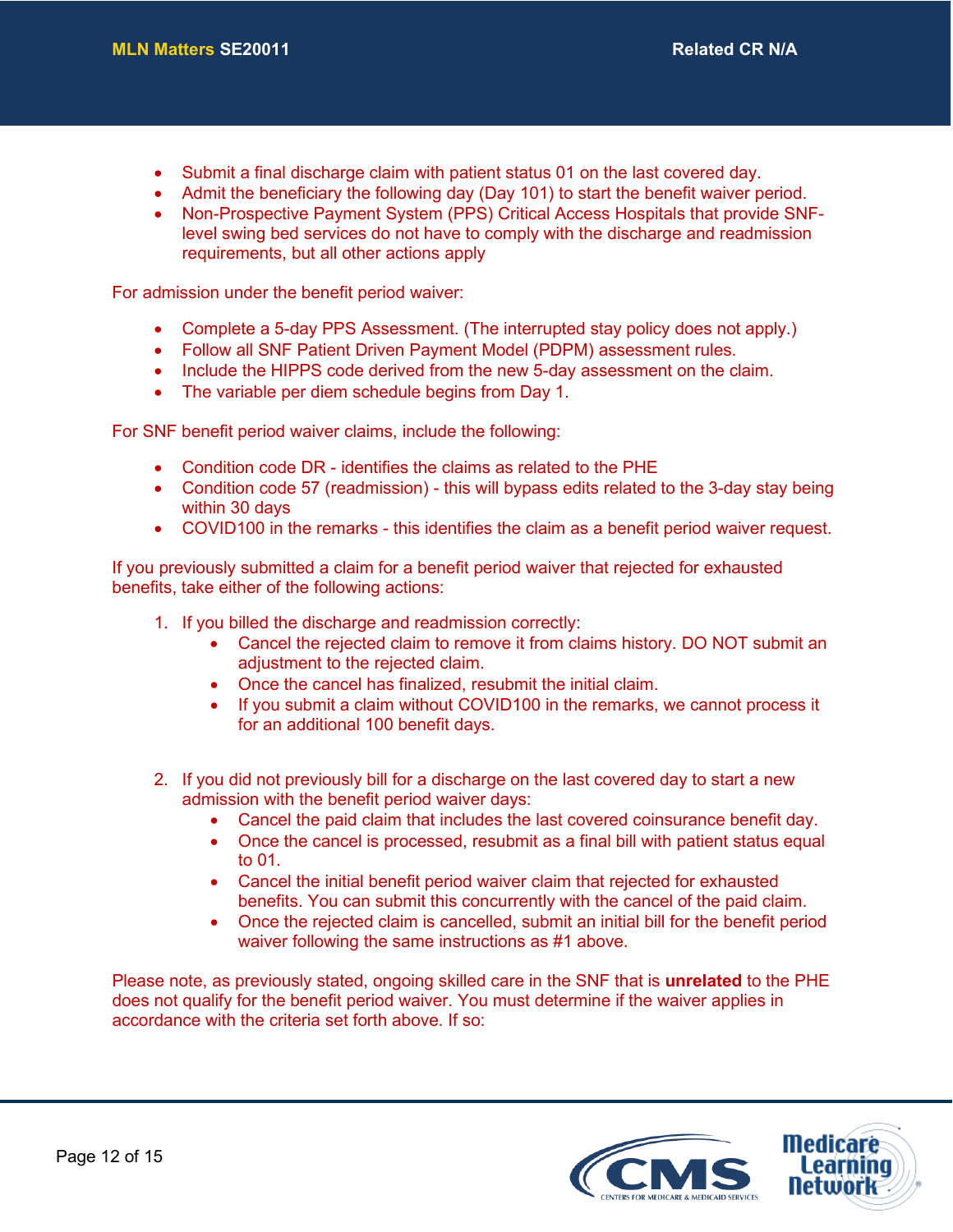- Fully document in medical records that care meets the waiver requirements; this may be subject to post payment review.
- Track benefit days used in the benefit period waiver spell and only submit claims with covered days 101 - 200.
- Once the additional 100 days have been exhausted, follow existing processes to continue to bill Medicare no-pay claims until you discharge the beneficiary.
- Identify no-pay claims as relating to the benefit period waiver by using condition code DR and including "BENEFITS EXHAUST" in the remarks field.

MACs must manually process claims to pay the benefit period waiver but will make every effort to ensure timely payment. Please allow sufficient time before inquiring about claims in process.

**Note**: You must abide by all other SNF billing guidelines.

#### **Beneficiary Notice Delivery Guidance in Light of COVID-19**

If you are treating a patient with suspected or confirmed COVID-19, CMS encourages the provider community to be diligent and safe while issuing the following beneficiary notices to beneficiaries receiving institutional care:

- Important Message from Medicare (IM) CMS-10065
- Detailed Notices of Discharge (DND) CMS-10066
- Notice of Medicare Non-Coverage (NOMNC) CMS-10123
- Detailed Explanation of Non-Coverage (DENC)\_CMS-10124
- Medicare Outpatient Observation Notice (MOON) CMS-10611
- Advance Beneficiary Notice of Non-Coverage (ABN) CMS-R-131
- Skilled Nursing Advance Beneficiary Notice of Non-Coverage (SNFABN) CMS-10055
- Hospital Issued Notices of Non-Coverage (HINN)

In light of concerns related to COVID-19, current notice delivery instructions provide flexibilities for delivering notices to beneficiaries in isolation. These procedures include:

- Hard copies of notices may be dropped off with a beneficiary by any hospital worker able to enter a room safely. A contact phone number should be provided for a beneficiary to ask questions about the notice, if the individual delivering the notice is unable to do so. If a hard copy of the notice cannot be dropped off, notices to beneficiaries may also be delivered via email, if a beneficiary has access in the isolation room. The notices should be annotated with the circumstances of the delivery, including the person delivering the notice, and when and to where the email was sent.
- Notice delivery may be made via telephone or secure email to beneficiary representatives who are offsite. The notices should be annotated with the circumstances of the delivery, including the person delivering the notice via telephone, and the time of the call, or when and to where the email was sent.

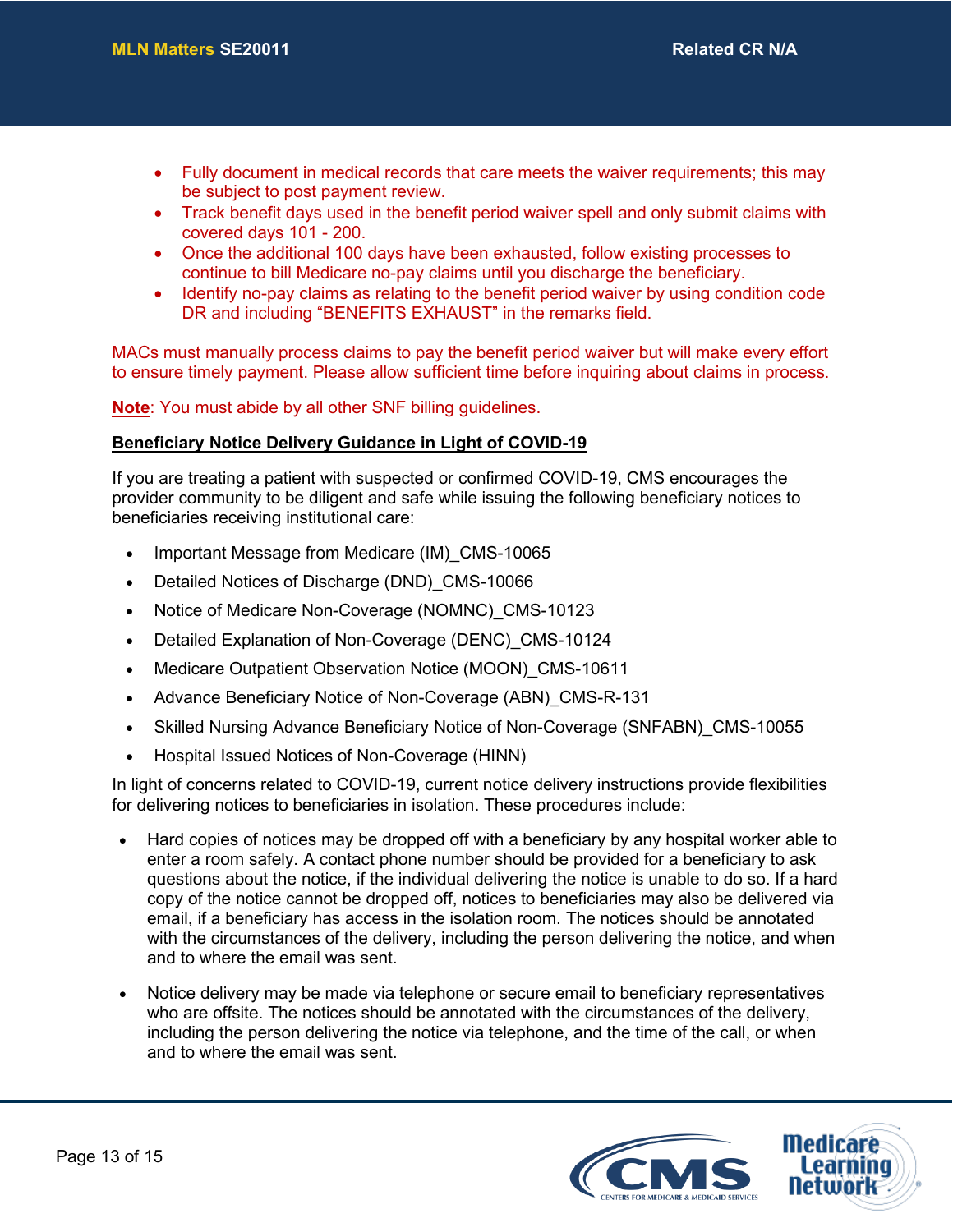We encourage the provider community to review all of the specifics of notice delivery, as set forth in Chapter 30 of the Medicare Claims Processing Manual at [https://www.cms.gov/media/137111.](https://lnks.gd/l/eyJhbGciOiJIUzI1NiJ9.eyJidWxsZXRpbl9saW5rX2lkIjoxMDIsInVyaSI6ImJwMjpjbGljayIsImJ1bGxldGluX2lkIjoiMjAyMDAzMjYuMTkzNTI5NDEiLCJ1cmwiOiJodHRwczovL3d3dy5jbXMuZ292L21lZGlhLzEzNzExMSJ9._vYjgOP-pRoOivInw2boMdWcMJMWL5MYm4dPmZl2L-I/br/76670868351-l)

### **ADDITIONAL INFORMATION**

The complete list of COVID-19 blanket waivers is available at [https://www.cms.gov/files/document/summary-covid-19-emergency-declaration-waivers.pdf.](https://www.cms.gov/files/document/summary-covid-19-emergency-declaration-waivers.pdf)

Review information on the current emergencies webpage at [https://www.cms.gov/About-](https://www.cms.gov/About-CMS/Agency-Information/Emergency/EPRO/Current-Emergencies/Current-Emergencies-page)[CMS/Agency-Information/Emergency/EPRO/Current-Emergencies/Current-Emergencies-page.](https://www.cms.gov/About-CMS/Agency-Information/Emergency/EPRO/Current-Emergencies/Current-Emergencies-page)

If you have questions, your MACs may have more information. Find their website at [http://go.cms.gov/MAC-website-list.](http://go.cms.gov/MAC-website-list)

Providers may also want to view the Survey and Certification Frequently Asked Questions at [https://www.cms.gov/Medicare/Provider-Enrollment-and-](https://www.cms.gov/Medicare/Provider-Enrollment-and-Certification/SurveyCertEmergPrep/index.html)[Certification/SurveyCertEmergPrep/index.html.](https://www.cms.gov/Medicare/Provider-Enrollment-and-Certification/SurveyCertEmergPrep/index.html)

## **DOCUMENT HISTORY**

| <b>Date of Change</b> | <b>Description</b>                                                                                                                                                                                                                                                                                                                                                                                                                                                                                                                                                                                    |
|-----------------------|-------------------------------------------------------------------------------------------------------------------------------------------------------------------------------------------------------------------------------------------------------------------------------------------------------------------------------------------------------------------------------------------------------------------------------------------------------------------------------------------------------------------------------------------------------------------------------------------------------|
| June 26, 2020         | We revised the article to add the section, "Skilled Nursing Facility"<br>(SNF) Benefit Period Waiver - Provider Information" and related billing<br>instructions. All other information remains the same.                                                                                                                                                                                                                                                                                                                                                                                             |
| June 19, 2020         | We revised the article to add the section, "Medicare Coverage of<br>COVID-19 Testing for Nursing Home Residents and Patients." All<br>other information remains the same.                                                                                                                                                                                                                                                                                                                                                                                                                             |
| June 1, 2020          | We revised the article to add a section on Clarification for Using the<br>"CR" Modifier and "DR" Condition Code. All other information remains<br>the same.                                                                                                                                                                                                                                                                                                                                                                                                                                           |
| April 10, 2020        | Note: We revised this article to:<br>Link to all the blanket waivers related to COVID-19<br>Provide place of service coding guidance for telehealth claims<br>Link to the Telehealth Video for COVID-19<br>Add information on the waiver of coinsurance and deductibles for<br>certain testing and related services<br>Add information on the expanded use of ambulance<br>origin/destination modifiers<br>Provide new specimen collection codes for clinical diagnostic<br>laboratories billing<br>Add guidance regarding delivering notices to beneficiaries.<br>All other information is the same. |